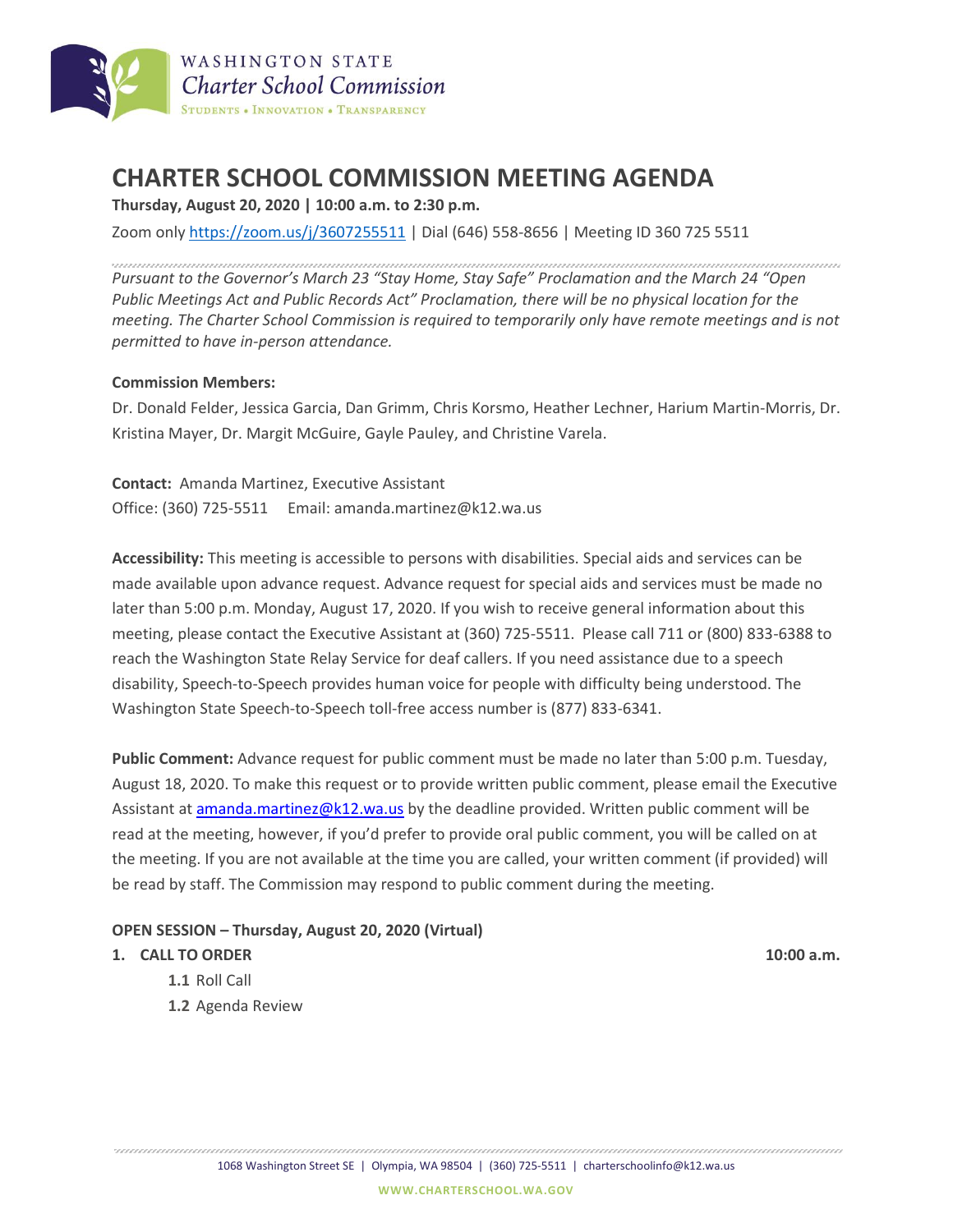### **2. CONSENT AGENDA 10:10 a.m.**

The purpose of the Consent Agenda is to act upon routine matters in an expeditious manner. Items placed on the Consent Agenda are determined by the Chair, in cooperation with the Executive Director, and are those that are considered common to the operation of the Board and normally require no special board discussion or debate. A board member may request that any item on the Consent Agenda be removed and inserted at an appropriate place on the regular agenda. Items on the Consent Agenda for this meeting include:

- Approval of Minutes from:
- June 26, 2020 Meeting
- Standing and Ad-hoc Committee Minutes

|                                                                          | 3. PUBLIC COMMENT                                           |                                                                    | $10:15$ a.m. |  |
|--------------------------------------------------------------------------|-------------------------------------------------------------|--------------------------------------------------------------------|--------------|--|
| 4.                                                                       | <b>CHAIR REPORT</b>                                         |                                                                    | $10:45$ a.m. |  |
|                                                                          |                                                             | 4.1 Commission Executive Committee Election                        |              |  |
|                                                                          |                                                             | 4.2 Standing Committee Reminder                                    |              |  |
| 5.                                                                       | <b>EXECUTIVE DIRECTOR REPORT</b>                            |                                                                    |              |  |
|                                                                          | 5.1 General Updates                                         |                                                                    |              |  |
|                                                                          | 5.1.1                                                       | COVID-19                                                           |              |  |
|                                                                          | 5.1.2                                                       | <b>Commission Policy Review Timeline</b>                           |              |  |
|                                                                          | 5.1.3                                                       | <b>Planning Year Schools</b>                                       |              |  |
|                                                                          | 5.1.4                                                       | School Distance Learning and Reopening Plans                       |              |  |
|                                                                          | 5.1.5                                                       | <b>Charter Contract Renewal</b>                                    |              |  |
|                                                                          | 5.1.6                                                       | New School Application                                             |              |  |
|                                                                          |                                                             | <b>5.1.7</b> NACSA Leaders Conference                              |              |  |
| 6. ANNUAL AND BIENNIUM BUDGET DISCUSSION AND CONSIDERATION<br>11:40 a.m. |                                                             |                                                                    |              |  |
|                                                                          | 6.1 2020 Fiscal Year Actuals                                |                                                                    |              |  |
|                                                                          | 6.2 2021 Fiscal Year Projected Discussion and Consideration |                                                                    |              |  |
|                                                                          |                                                             | 6.3 2021-23 Biennium Budget Overview, Discussion and Consideration |              |  |
| 7 <sup>1</sup>                                                           |                                                             | <b>CHARTER SCHOOL PERFORMANCE UPDATE</b>                           | 12:00 p.m.   |  |
|                                                                          |                                                             | 7.1 School-Specific Goals Update and Overview                      |              |  |
|                                                                          |                                                             | 7.2 Transitional Kindergarten Update                               |              |  |
| 8.                                                                       | <b>BREAK</b>                                                |                                                                    | 1:00 p.m.    |  |
|                                                                          |                                                             |                                                                    |              |  |
|                                                                          |                                                             | 9. EDUCATIONAL EQUITY POLICY UPDATE                                | 1:10 p.m.    |  |
|                                                                          |                                                             | 9.1 Policy Review and Discussion                                   |              |  |
|                                                                          |                                                             |                                                                    |              |  |

**WWW.CHARTERSCHOOL.WA.GOV** | Page 2